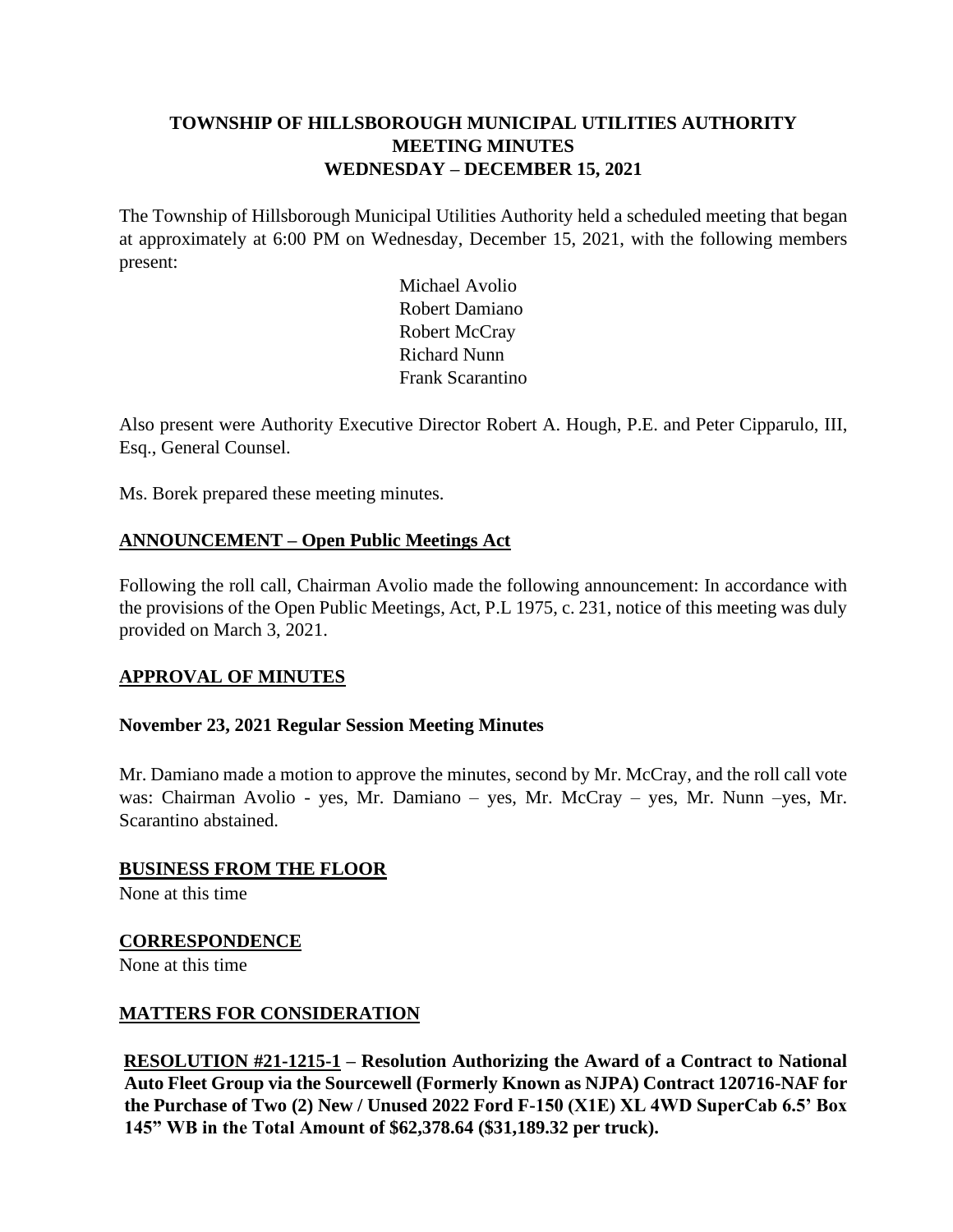**WHEREAS,** the Staff of the Township of Hillsborough Municipal Utilities Authority (TTHMUA) recommends that TTHMUA procures two (2) new pick-up trucks for maintenance staff use; and

**WHEREAS,** the staff has researched vendors that would achieve TTHMUA's goals and determined that the sought-after vehicle may be procured through a nationally-recognized and accepted cooperative purchasing contract in effect until January 17, 2022 between Sourcewell (formerly known as National Joint Powers Alliance ("NJPA") and National Auto Fleet Group; and

**WHEREAS,** TTHMUA is a member of the Sourcewell (TTHMUA ID # 65580); and

**WHEREAS,** pursuant to N.J.S.A. 52:34-6.2b.(3) (as amended by P.L. 2011, c. 139) and LFN 2012-10, a New Jersey authority may purchase goods and services without public bidding under the Local Public Contracts Law through the use of a nationally-recognized and accepted cooperative purchasing contract that has been developed utilizing a competitive bidding or contracting process by another contracting unit within New Jersey or another State; and

**WHEREAS,** Sourcewell is a regional organization of governmental units operating under the laws of the State of Minnesota and is itself a government corporation and agency pursuant to the laws of Minnesota; and

**WHEREAS,** the subject cooperative purchasing contract was awarded by then NJPA to National Auto Fleet Group utilizing a competitive contracting process; and

**WHEREAS,** also pursuant to N.J.S.A. 52:34-6.2b.(3) (as amended by P.L. 2011, c. 139) and LFN 2012-10, prior to making purchases under nationally-recognized and accepted cooperative purchasing contracts, the Authority must determine that the use of the cooperative purchasing contract shall result in cost savings after all factors, including charges for service, material, and delivery have been considered; and

**WHEREAS,** the staff has determined that TTHMUA's use of the Sourcewell cooperative purchasing contract to procure the sought-after new pick-up trucks will result in cost savings to TTHMUA; and

**WHEREAS,** consistent with the Sourcewell cooperative purchasing contract and needs of TTHMUA, National Auto Fleet Group has submitted a proposal, Quote ID 19092, dated November 15, 2021 to provide the new pick-up trucks for use by TTHMUA for the sum of \$62,378.64 (\$31,189.32 per truck).

# **NOW, THEREFORE, BE IT RESOLVED BY THE TOWNSHIP OF HILLSBOROUGH MUNICIPAL UTILITIES AUTHORITY (TTHMUA), COUNTY OF SOMERSET, STATE OF NEW JERSEY AS FOLLOWS:**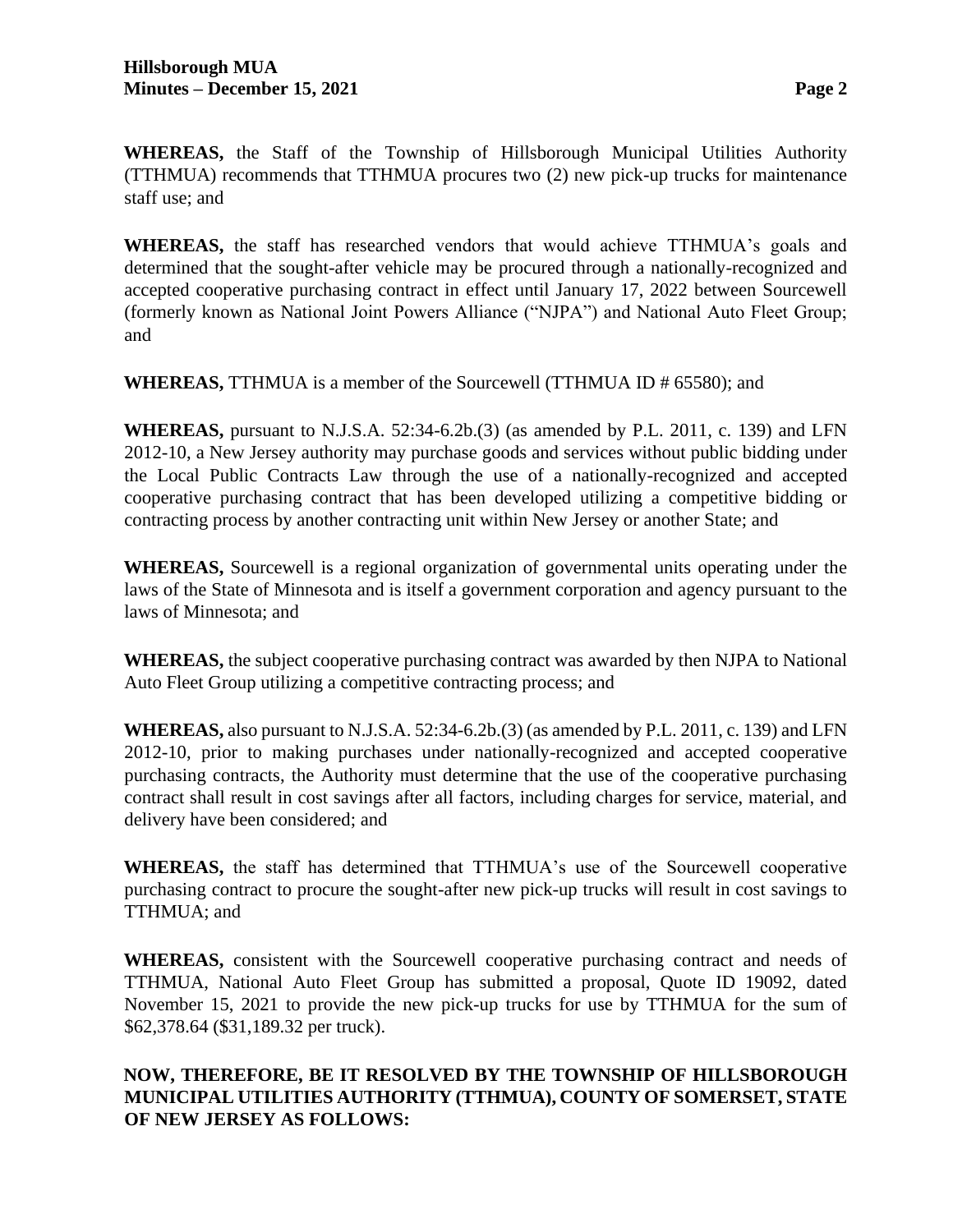- **1.** The foregoing "WHEREAS" clauses are hereby incorporated as if fully restated.
- **2.** A purchase order for Two (2) New / Unused 2022 Ford F-150 (X1E) XL 4WD SuperCab 6.5' Box 145" WB in the amount of \$62,378.64 (\$31,189.32 per truck) for use by TTHMUA is hereby awarded to National Auto Fleet Group without public bidding as permitted by law.
- **3.** TTHMUA Chairman and Executive Director are hereby authorized and directed to execute that appropriate purchase order with National Auto Fleet Group pursuant to the terms and conditions of the cooperative purchasing contract with National Auto Fleet Group.
- **4.** This Resolution shall take effect immediately upon final passage according to law.

Motion by Mr. Damiano, second by Mr. Scarantino and the roll call vote was: Chairman Avolio yes, Mr. Damiano – yes, Mr. McCray – yes, Mr. Nunn –yes and Mr. Scarantino – yes.

## **RESOLUTION #21-1215-2 – Resolution Authorizing the Execution of Somerset County Commodity Resale Agreement ID#201SCCRS**

**WHEREAS,** the County of Somerset is desirous of implementing a Commodity Resale System in accordance with N.J.A.C. 5:34-15 for the resale of gasoline, diesel fuel, snow removal chemicals and public works material and will act as lead Agency for The Township of Hillsborough Municipal Utilities Authority and public units that desire membership: and

**WHEREAS,** the County of Somerset has prepared Somerset County Commodity Resale Agreement ID#201SCCRS (copy attached) which has been authorized under Somerset County Resolution R21-1233 (copy attached); and

**WHEREAS,** The Township of Hillsborough Municipal Utilities Authority wishes to enter into this Resale Agreement for the services as described above.

**NOW, THEREFORE BE IT RESOLVED** that the Township of Hillsborough Municipal Utilities Authority hereby authorizes the execution of Somerset County Commodity Resale Agreement ID#201SCCRS to accept public works commodities and services through cooperative and joint purchasing with Somerset County for a period not to exceed five (5) years effective on the date of execution by both parties.

Motion by Mr. Damiano, second by Mr. Nunn and the roll call vote was: Chairman Avolio -yes, Mr. Damiano – yes, Mr. McCray – yes, Mr. Nunn –yes and Mr. Scarantino – yes.

## **RESOLUTION # 21-1215-3 – Resolution Authorizing Release of Performance Surety Bond # FP0019235 in the Amount of \$247,927.00 for Gateway at Sunnymeade – Phase I**

**WHEREAS,** the Township of Hillsborough Municipal Utilities Authority (TTHMUA) passed a resolution on May 25, 2011 approving an application for the development known as Gateway at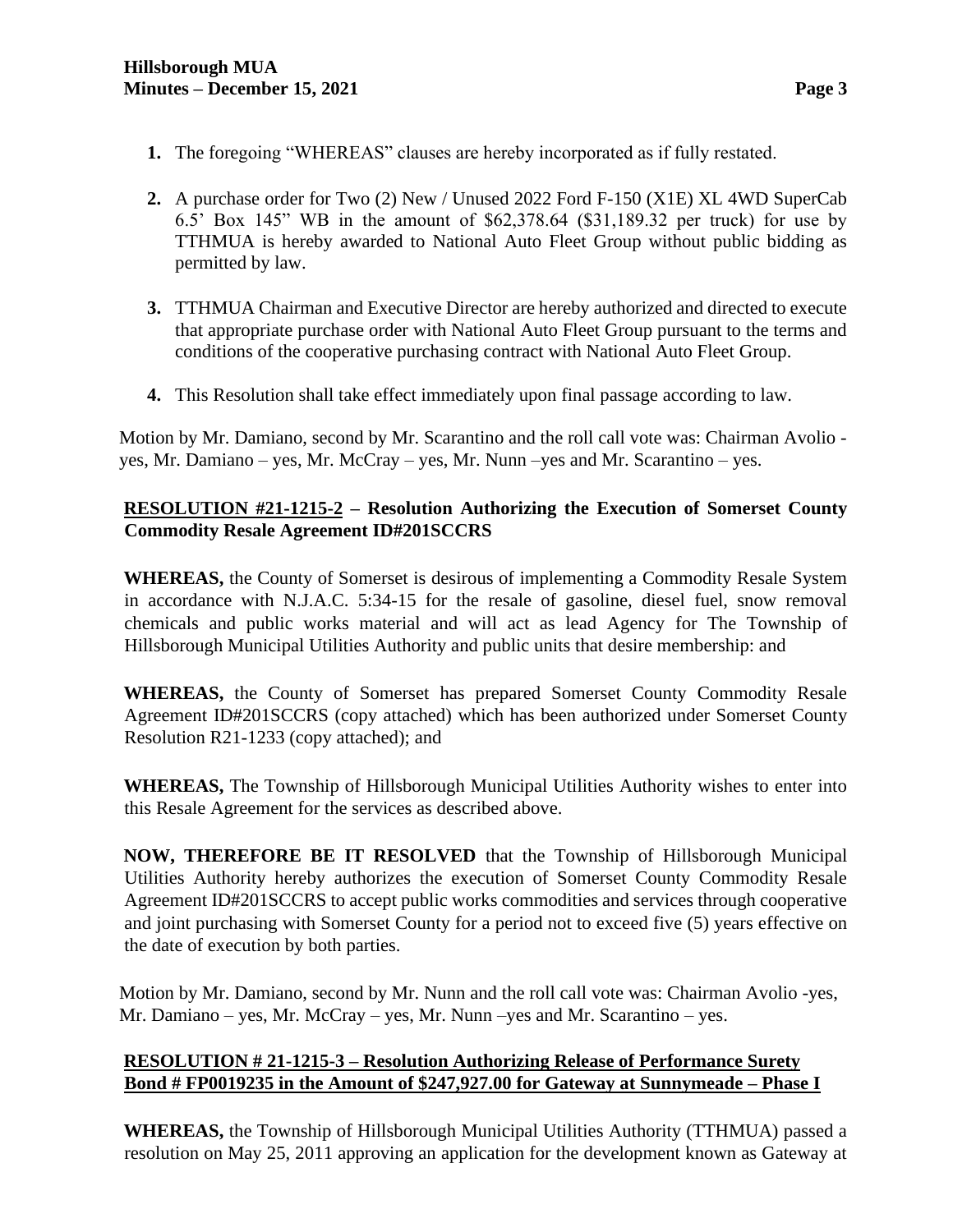Sunnymeade, Block 140, Lot 1 and Block 141, Lots 2.01 and 7.01, in the Township of Hillsborough, Somerset County, New Jersey; and

**WHEREAS,** on December 11, 2012, Gateway at Royce Brook, LLC provided TTHMUA with Performance Surety Bond # FP0019235 from First Indemnity of America Insurance Company dated December 11, 2012 in the amount of \$247,927.00 for Phase I; and

**WHEREAS,** Premier Development, Gateway Associates of Hillsborough, LLC has requested that since the sanitary sewer work in the above stated phase has been completed that the Performance Surety Bond provided to TTHMUA be released; and

**WHEREAS,** TTHMUA staff has reviewed this request, inspected the project, found all work in Phase I to be complete and recommends that Performance Surety Bond # FP0019235 from First Indemnity of America Insurance Company dated December 11, 2012 in the amount of \$247,927.00 for Phase I be released.

**NOW, THEREFORE, BE IT RESOLVED,** that Performance Surety Bond # FP0019235 from First Indemnity of America Insurance Company dated December 11, 2012 in the amount of \$247,927.00 for Phase I be released.

Motion by Mr. Nunn, second by Mr. Damiano and the roll call vote was: Chairman Avolio -yes, Mr. Damiano – yes, Mr. McCray – yes, Mr. Nunn –yes and Mr. Scarantino – yes.

**RESOLUTION #21-1215-4 – Resolution Authorizing the Award of a Contract to GenServe via the Morris County Cooperative Pricing Council for the Purchase of a New Generator for the Sunnymeade Pump Station in the Amount of \$278,709.00.**

**WHEREAS,** in September 2021, the remnants of Hurricane Ida caused flooding at the Sunnymeade Pump Station site and said flooding caused irreparable damage to the existing emergency generator; and

**WHEREAS,** the Staff of the Township of Hillsborough Municipal Utilities Authority (TTHMUA) recommends that the emergency generator at the Sunnymeade Pump Station be replaced; and

**WHEREAS,** the Morris County Cooperative Pricing Council (MCCPC) was created in 1974 to conduct a voluntary cooperative pricing system with municipalities, boards of educations, and other public bodies located in the County of Morris and adjoining counties; and

**WHEREAS,** TTHMUA is a member of the MCCPC; and

**WHEREAS,** TTHMUA has researched vendors that would achieve TTHMUA's goals and determined that the sought-after emergency generator may be procured through an accepted cooperative purchasing contract, MCCPC Contract #46, in effect until June 30, 2023 between MCCPC and GenServe; and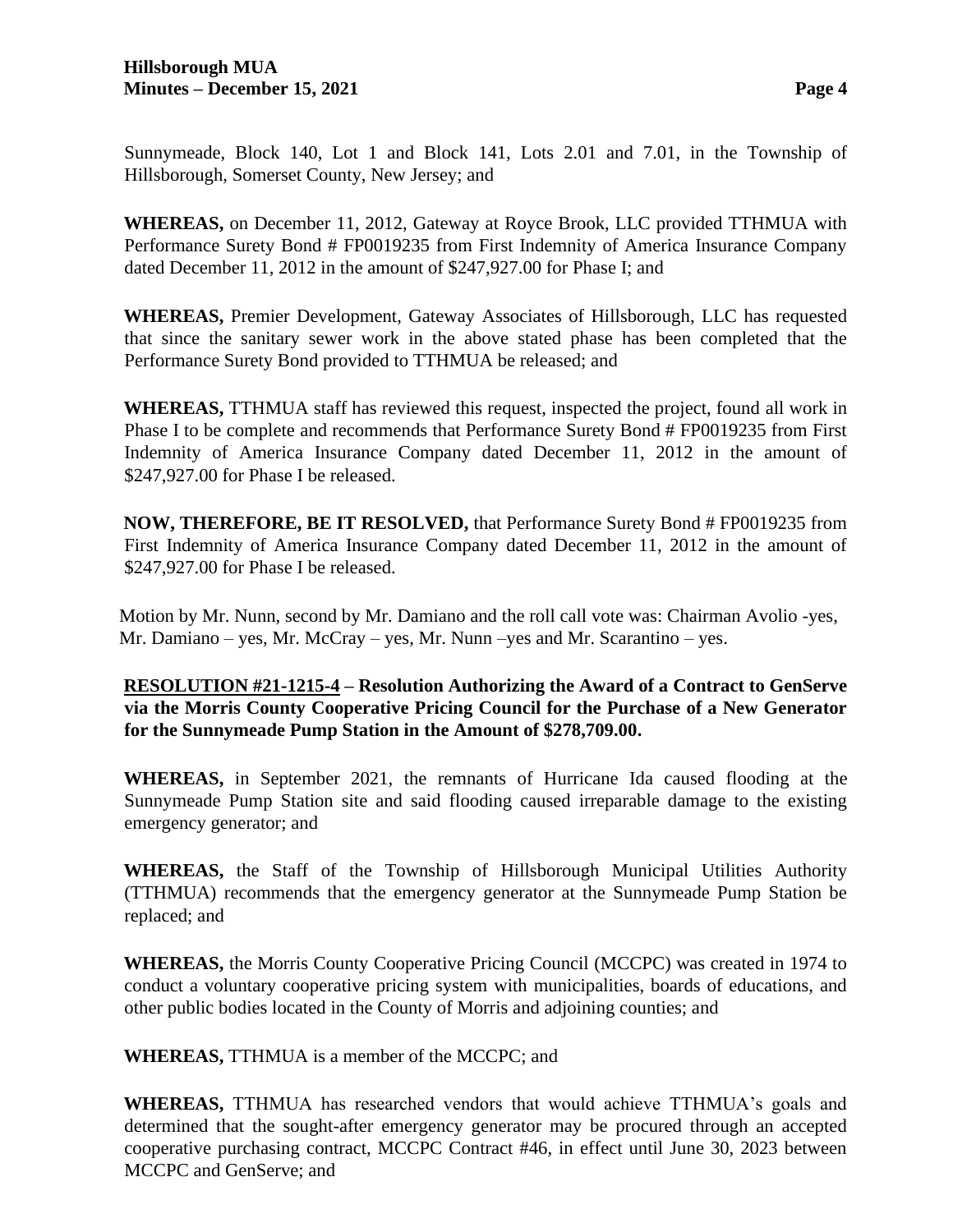**WHEREAS,** the purpose of the MCCPC is to provide substantial savings on various goods and services to its members through the cooperative public bidding process; and

**WHEREAS,** consistent with the MCCPC cooperative purchasing contract and the needs of TTHMUA, GenServe has submitted a specific quotation, Quote # AAAQ73186, dated October 28, 2021, to provide a new emergency generator for use by TTHMUA for the sum of \$278,709.00.

## **NOW, THEREFORE, BE IT RESOLVED BY THE TOWNSHIP OF HILLSBOROUGH MUNICIPAL UTILITIES AUTHORITY (TTHMUA), COUNTY OF SOMERSET, STATE OF NEW JERSEY AS FOLLOWS:**

- **1.** The foregoing "WHEREAS" clauses are hereby incorporated as if fully restated.
- **2.** A purchase order for a new emergency generator for use by TTHMUA in the amount of \$278,709.00 is hereby awarded to GenServe without public bidding as permitted by law.
- **3.** TTHMUA Chairman and Executive Director are hereby authorized and directed to execute that appropriate purchase order with GenServe pursuant to the terms and conditions of the cooperative purchasing contract with GenServe.
- **4.** This Resolution shall take effect immediately upon final passage according to law.

Mr. Hough reported that this contract is strictly for the purchase, not the transfer switch and not for the installation.

Motion by Mr. Damiano, second by Mr. McCray and the roll call vote was: Chairman Avolio yes, Mr. Damiano – yes, Mr. McCray – yes, Mr. Nunn –yes and Mr. Scarantino – yes.

## **DISCUSSION**

## **Professional Contacts for 2022**

Mr. Hough reported that the request for proposals was posted on the website and advertised in newspaper for the 2022 professional services contracts. Responses are due back on January 21, 2022 for review prior to the Authority's Annual Reorganization Meeting. The review process includes two Board members and Mr. Hough.

## **Remnants of Hurricane Ida – TTHMUA Impacts / Status Sunnymeade Pump Station Other Pump Stations and Facilities**

Mr. Hough continues to work with FEMA on the dollar amount for reimbursement consideration. The Insurance Company responded and stated that the Authority will not receive any insurance reimbursement because of the 100 year flood plan. FEMA remains an option for reimbursement.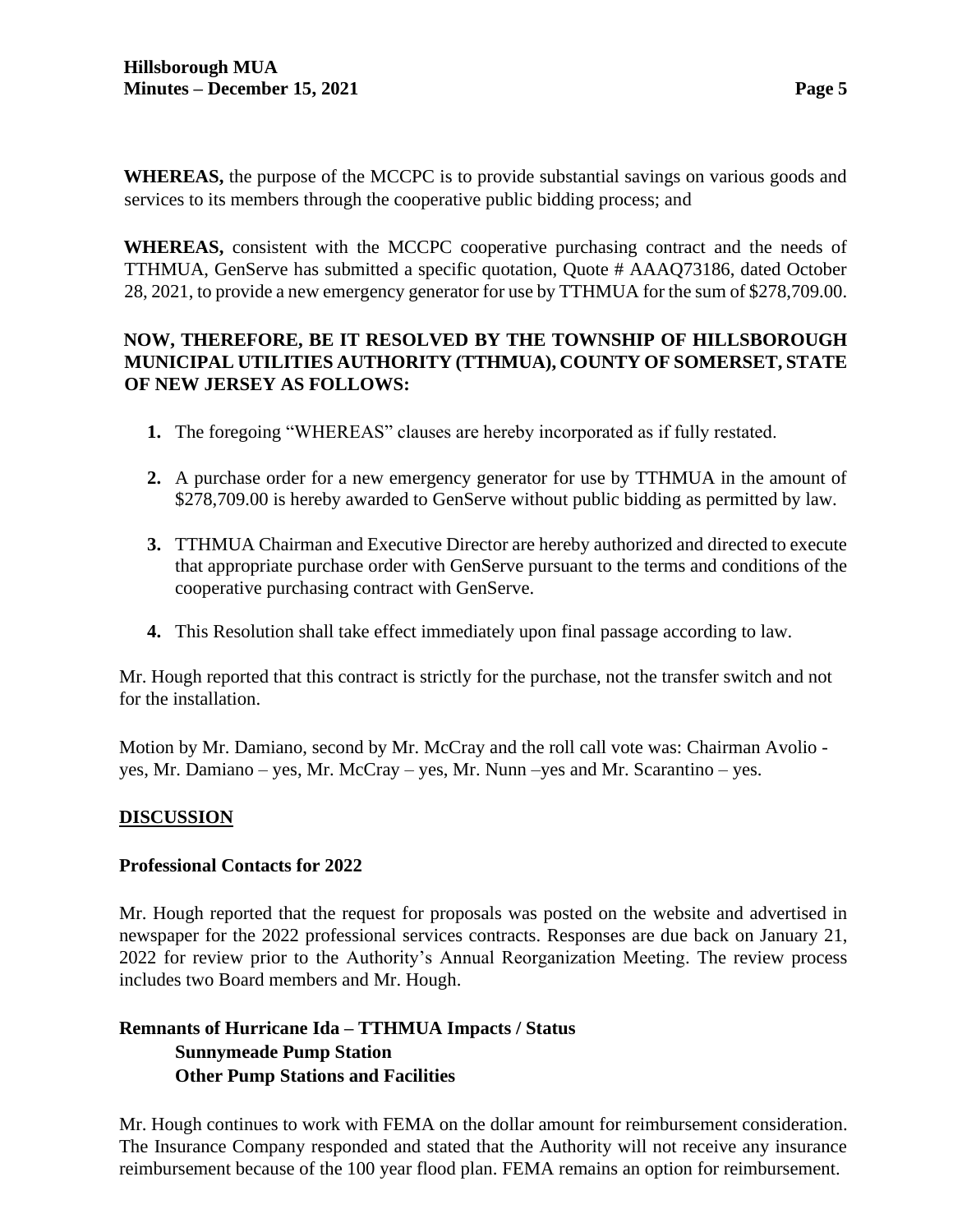### **Proposed Operating and Capital Budgets – Fiscal Year Ending November 30, 2022**

Mr. Hough reported that the budget was sent to the state as required and final approval was received. It has been signed and posted on the website.

### **Sunnymeade Pump Station and Force Main Project**

**Design / Easement Update Copart Update Green Acres Update - Status of Tree planting in the park Norfolk Southern Railway Company Agreement Santos Property - Issues with proposed realignment Flow Meter Installation – Pump Station Design Flows NJDEP Water Bank Financing Program**

Mr. Hough reported that Green Acres has approved the tree planting plan for the park. Santos property is moving forward. The staff continues to work with DEP concerning the wetland permits and the various approvals required as well as to move the generator. Mr. Hough further reported that Grubb Associates is conducting the cultural resource analysis with hand excavation and have found nothing to date. They started at pump station and made their way to the park, expect to be done by this week. The utility mark out complete and notification to property owners have been sent.

Flow Assessment Services has installed meters up and down stream of the pump station and "good" flow data has been collected.

Board member Mr. Nunn requested that a flow report for the year be provided to the Board.

### **Blackwell's Mills Pump Station Replacement**

Mr. Hough reported that the Authority is waiting for approval of the Treatment Works Application from the State and that the 90 days will expire in early January.

### **Sewer laterals on Route 206**

This project is moving forward, DOT is to be scheduled and weather permitting the work will start in the middle of January.

### **Mulford Lane Pump Station Replacement**

Mr. Hough reported that there was a kickoff meeting with H2M a few weeks ago. The mark outs and design works has started and the next meeting is scheduled for the first week of January.